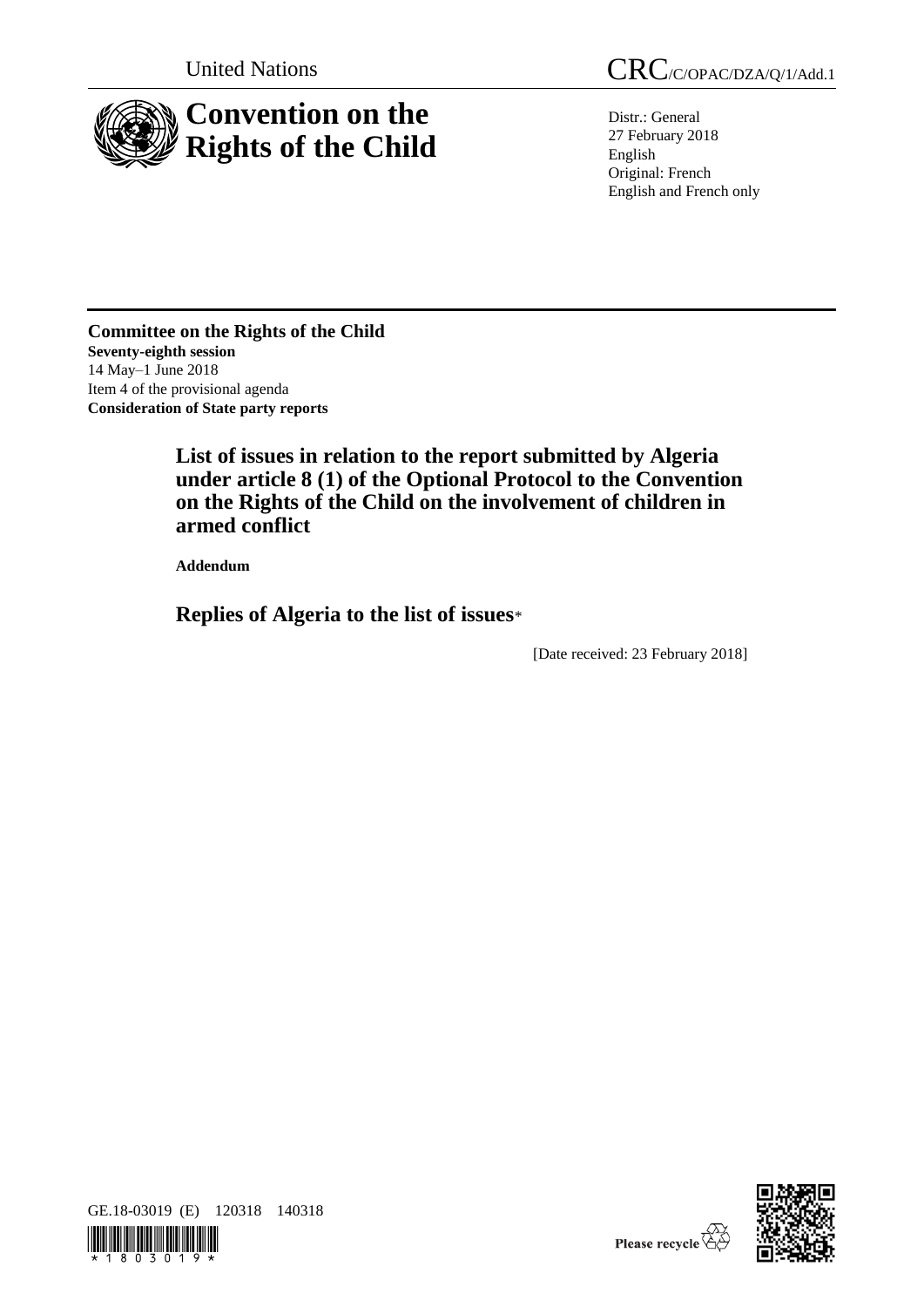# **Reply to the issues raised in paragraph 1**

1. Recognizing children as a vital force, the Algerian Government attaches great importance to the protection and education of children, which it considers a driving force of human development. Thus, the authorities pay particular attention to children in order to ensure social cohesion and improve their well-being.

2. Algeria reaffirmed its policy of child protection in the most recent amendments to the Constitution dated 6 March 2016, article 72 in particular.

3. Act No. 15-12 of 15 July 2015 on the protection of children, which covers the Optional Protocol to the Convention on the Rights of the Child on the involvement of children in armed conflict, clearly defines rules and mechanisms for the protection of children.

4. Article 11 of the Act provides for the establishment, under the office of the Prime Minister, of the National Body for the Protection and Advancement of Children, chaired by the National Child Protection Ombudsman, which is responsible for ensuring the protection and promotion of children's rights and which enjoys legal personality and financial autonomy.

5. The National Child Protection Ombudsman is tasked with promoting children's rights through, inter alia:

- The establishment and periodic evaluation of national and local programmes for the protection and promotion of children's rights in coordination with the various public departments, institutions and establishments and persons working in the field of child protection;
- The monitoring of actions in the field of child protection and coordination among the various actors;
- Awareness-raising, information and communication activities;
- Encouragement of research and teaching on children's rights in order to understand the economic, social and/or cultural reasons for the neglect, abuse and exploitation of children, and the development of appropriate policies for their protection;
- The expression of opinions on national legislation relating to children's rights with a view to its improvement;
- Promoting the participation of civil society in the monitoring and promotion of children's rights.

6. The National Child Protection Ombudsman contributes to the preparation of State reports on children's rights submitted to specialized international and regional institutions.

7. Executive Decree No. 16-334 of 19 December 2016, establishing the terms and conditions for the organization and functioning of the National Body for the Protection and Advancement of Children, provides that the Body is responsible, inter alia, for protecting children by examining any violations, that it has observed or that have been reported to it, of the rights of children whose health, morality, education or security is, or is likely to be, in danger, whose living conditions or behaviour may expose them to a potential danger or jeopardize their future, or whose environment puts their physical, psychological or educational well-being at risk.

8. The Body is also charged with promoting children's rights in coordination with the various government departments and agencies, and with all persons responsible for the protection of children and the various stakeholders in this area.

9. As part of its responsibilities, the Body works to promote cooperation in the field of children's rights with United Nations bodies, specialized regional organizations and national children's rights institutions in other countries, as well as with non-governmental organizations (NGOs).

10. The Body also works to establish cooperative relations with the associations and national institutions active in the different areas of children's rights and related areas.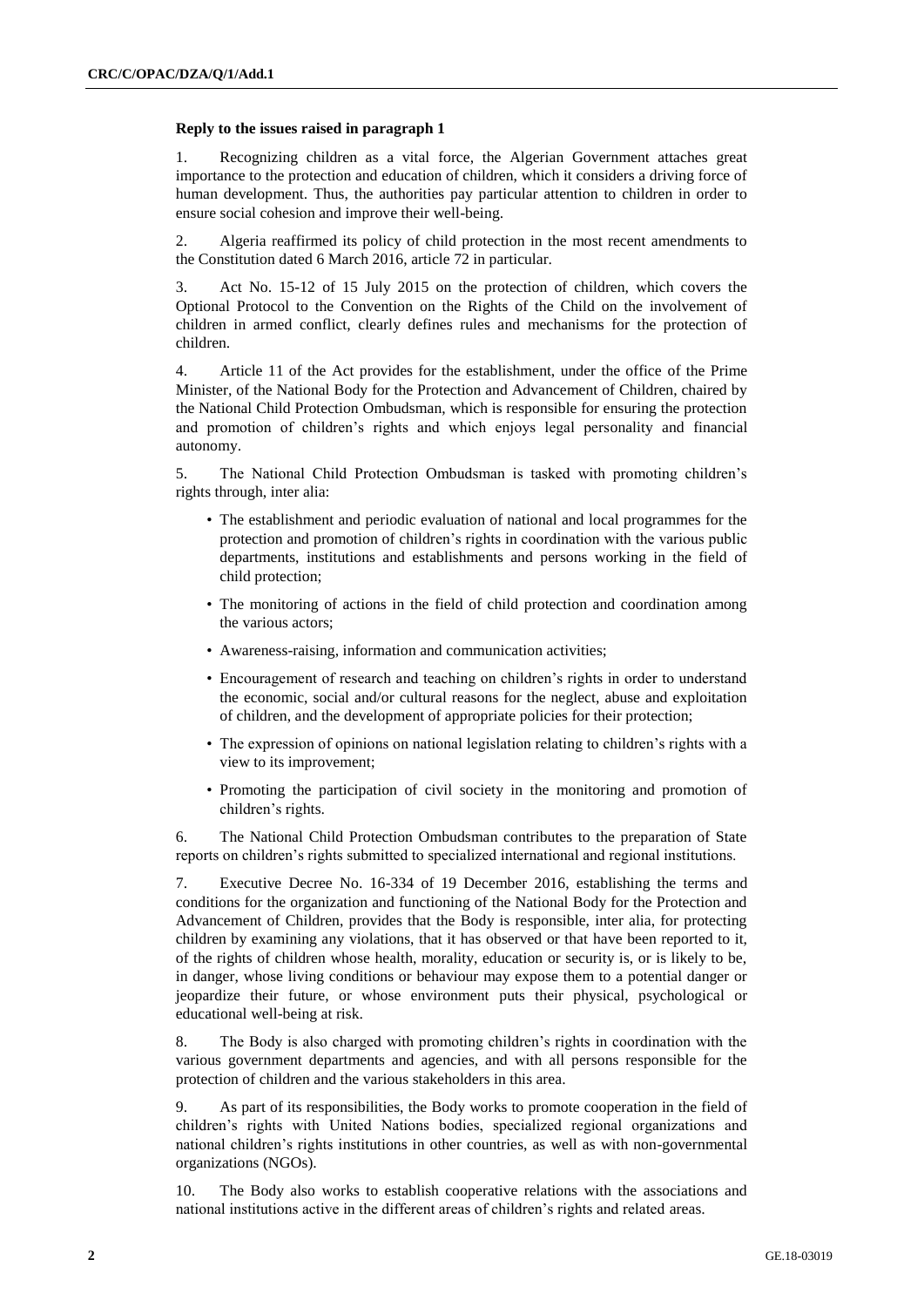11. Pursuant to article 17 of the Executive Decree, a standing coordination committee, chaired by the Ombudsman, was set up in March 2017.

12. The committee, which is composed of representatives of 15 ministerial departments, the Directorate-General of National Security, the High Command of the National Gendarmerie and civil society, addresses issues related to the protection and promotion of children's rights.

13. The development of a new action plan is currently being finalized. However, since its establishment, the Body has:

- Launched a free telephone hotline to receive complaints on violations of children's rights;
- Established a unit to receive reports at the headquarters of the National Body for the Promotion and Protection of Children;
- Launched the Body's website, www.onppe.dz, which has a dedicated link for the online reporting of cases of children at risk.

14. The National Body for the Protection and Advancement of Children collects data for the establishment of an information system on the situation of children in Algeria, in coordination with the departments and institutions concerned, and a first set of indicators related to child protection, health, education and social protection has been validated.

#### **Reply to the issues raised in paragraph 2**

15. In accordance with article 13 of Act No. 15-12 of 15 July 2015 on the protection of children, the National Body for the Protection and Advancement of Children is mandated to establish a national information system on the situation of children in Algeria in coordination with the departments and institutions concerned.

#### **Reply to the issues raised in paragraph 3**

16. According to Presidential Decree No. 17-67 of 9 February 2017, amending and supplementing Presidential Decree No. 10-97 of 18 March 2010 on the status of the Cadets of the Nation, the status of "cadet" is acquired by any male or female candidate admitted to pursue studies in Cadets of the Nation academies, which are created as required by presidential decree.

# **Reply to the issues raised in paragraph 4**

17. Algeria does not have experience of such cases.

# **Reply to the issues raised in paragraph 5**

18. Algeria does not have experience of such cases.

# **Reply to the issues raised in paragraph 6**

19. Child victims of terrorism perpetrated by armed groups during the period of the national tragedy were entitled to psychological treatment through mechanisms set up for their benefit. This sector of the population benefited from rehabilitation, education and reintegration measures undertaken by psychologists and other specialized staff trained for that purpose.

20. Public institutions and civil society have been involved in these rehabilitation and readaptation programmes, which have enabled child victims to overcome situations of trauma thanks to appropriate treatment.

### **Reply to the issues raised in paragraph 7**

21. Under Act No. 06-08 of 17 April 2006, ratifying Ordinance No. 06-02 of 28 February 2006 establishing general regulations for military personnel, a person cannot be recruited into the National People's Army as either a career or contractual member unless he or she meets the age requirements.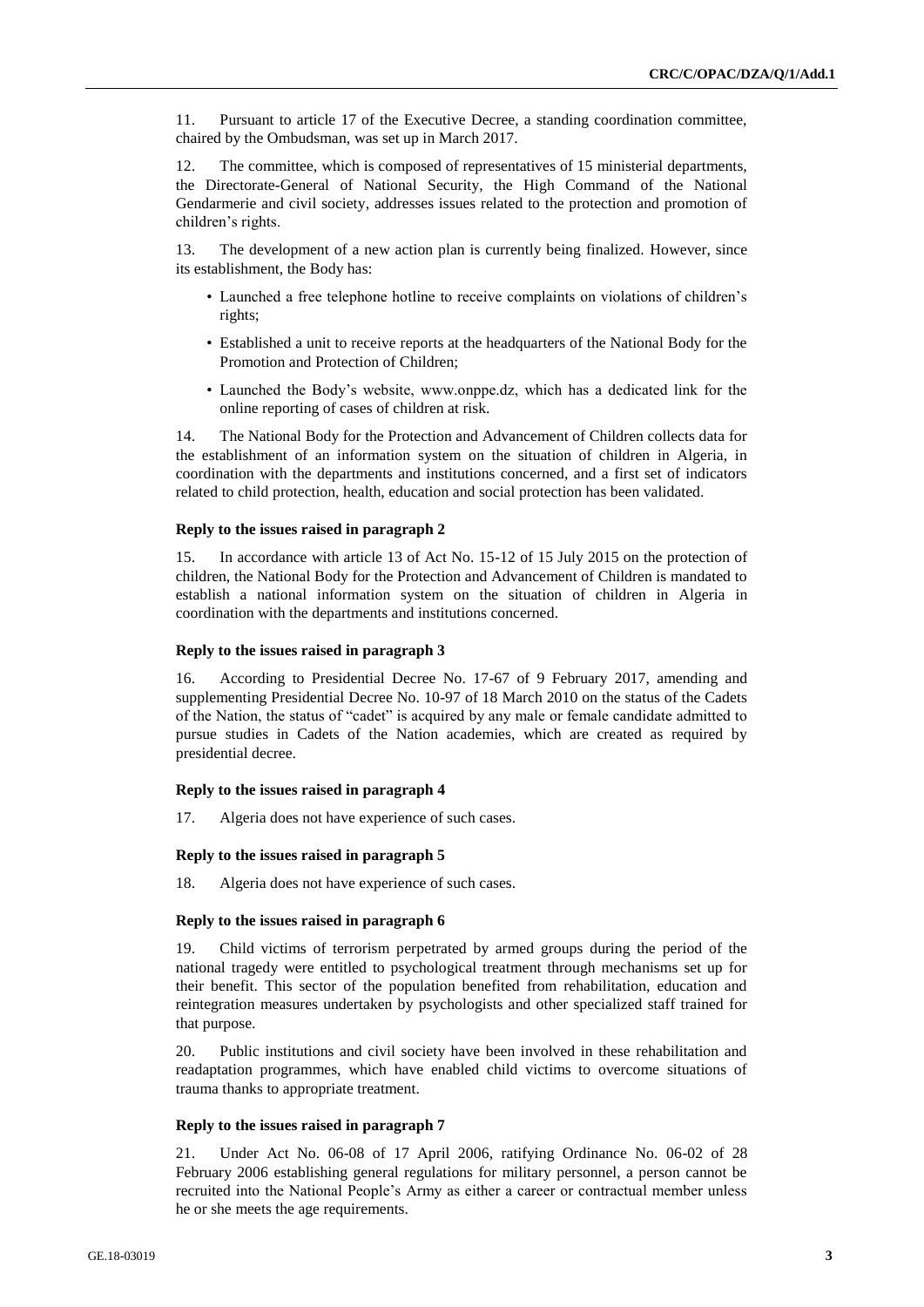22. Under article 10 (2) of Presidential Decree No. 08-134 of 6 May 2008, regulating the conditions of recruitment of career officers of the National People's Army, individuals must be at least 18 years of age to apply for the competitive recruitment examination.

23. Article 3 of Act No. 14-06 of 9 August 2014 on national service stipulates that national service is compulsory for all Algerian male citizens over the age of 19.

# **Reply to the issues raised in paragraph 8**

# *Reply 8.1*

24. Pupils in the Cadets of the Nation academies are not subject to military law and discipline, as stipulated in article 5 of Presidential Decree No. 08-340 of 26 October 2008 concerning the Cadets of the Nation academy, whose objective is to provide education at the middle and/or secondary levels only.

25. Educational curricula and final examinations are the same as those in the national education sector, in accordance with article 23 of the above-mentioned Presidential Decree.

26. Teaching is provided by personnel attached to the Ministry of National Education, seconded to the Ministry of National Defence. Article 32 of the Presidential Decree provides that cadets take part in end-of-cycle examinations organized by the Ministry of Education with a view to obtaining, after each cycle, a middle school certificate or a secondary school baccalaureate.

# *Reply 8.2*

27. The minimum age of access is that established by the Ministry of National Education for middle or secondary school.

# *Reply 8.3*

28. There is no weapons training; the training provided is the same as in the national education sector.

# *Reply 8.4*

29. Cadets of the Nation cannot be mobilized.

# *Reply 8.5*

30. Cadets of the Nation have the right to appeal and the right to lodge complaints, as provided for in the legislation and regulations in force, in accordance with article 6 (2) of Presidential Decree No. 10-97 of 18 March 2010 on the status of the Cadets of the Nation.

### *Reply 8.6*

31. Applicants to Cadets of the Nation academies are admitted subject to the signing of a contract by their legal guardian. The contract may be terminated at any time, on any of the following grounds:

- By decision of the disciplinary council for misconduct punishable by expulsion;
- By decision of the school council for physical incapacity or academic underachievement;
- At the request, formulated in accordance with the terms of the contract, of the legal guardian.

# *Reply 8.7*

32. There is no obligation to enlist in the National People's Army after graduation.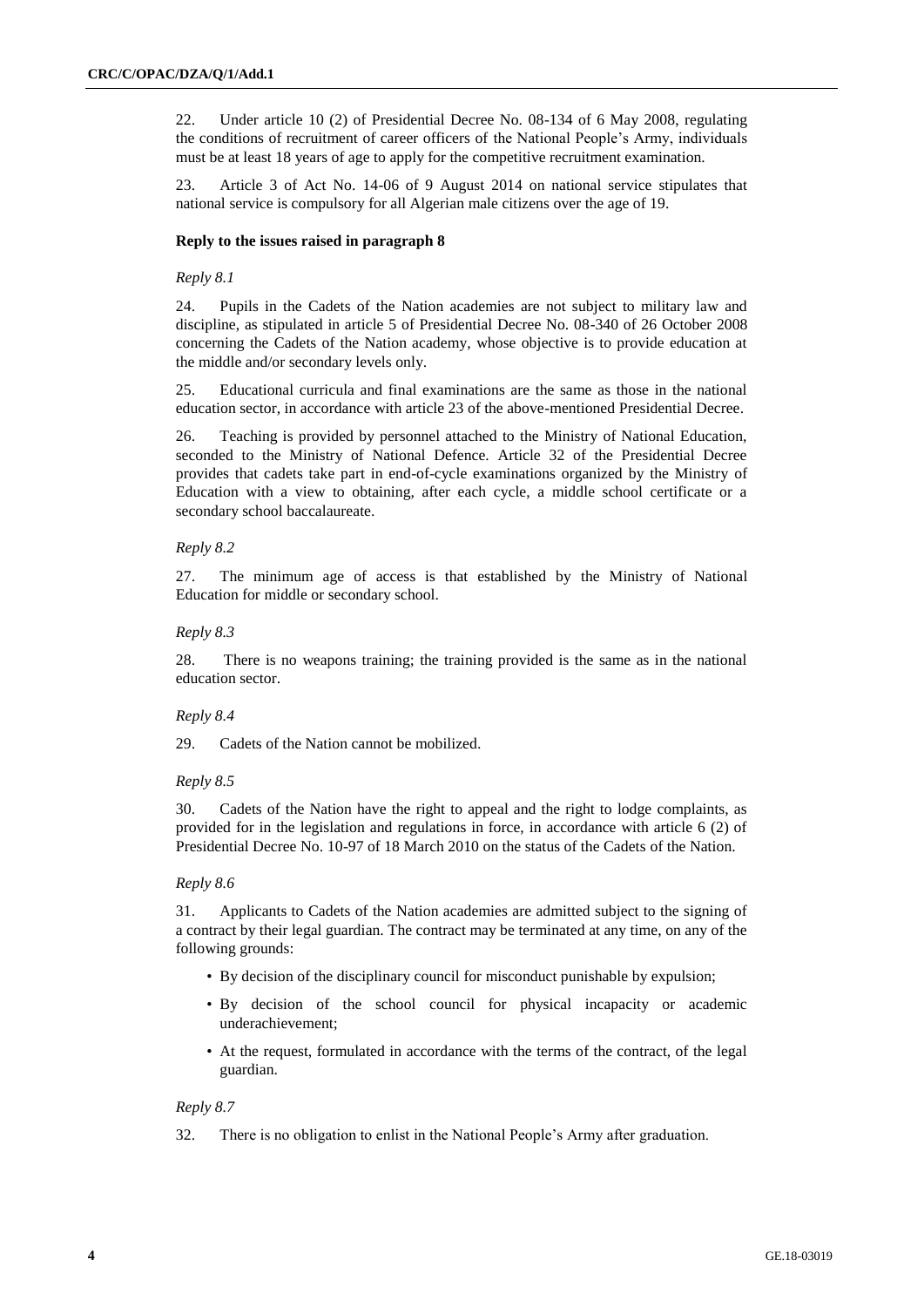#### **Reply to the issues raised in paragraph 9**

33. In accordance with Presidential Decree No. 08-340 of 26 October 2008 on Cadets of the Nation academies, the education curriculum and final examinations are the same as those in the national education sector, and teaching is provided by staff attached to the Ministry of National Education, seconded to the Ministry of National Defence.

34. Cadets take part in the end-of-cycle examinations organized by the Ministry of Education with a view to obtaining, after each cycle, a middle school certificate or a secondary school baccalaureate.

35. Cadets who are admitted to a Cadets of the Nation academy enjoy the civil and civic rights granted by law. They enjoy the protection of the State against threats, abuse, insults, defamation or attacks of any kind to which they may be subjected during their schooling.

36. Cadets enjoy freedom of belief.

37. Cadets are entitled to free health care in hospitals.

#### **Reply to the issues raised in paragraph 10**

38. Article 80 of the Criminal Code stipulates that those who have raised armed troops or had them raised, recruited or enlisted soldiers or had them recruited or enlisted, or provided them with weapons or ammunition, without an order or the authorization of the legitimate authority, shall be subject to the death penalty.

39. Under article 10 (2) of Presidential Decree No. 08-134 of 6 May 2008, regulating the conditions of recruitment of career officers of the National People's Army, individuals must be at least 18 years of age to apply the competitive recruitment examination.

40. Thus, a person cannot be recruited into the National People's Army as either a career or contractual member unless he or she meets the age requirement.

#### **Reply to the issues raised in paragraph 11**

41. Algeria has acceded to many international and regional legal instruments related to children's rights, in particular:

- The Convention on the Rights of the Child of 20 November 1989, ratified by Algeria by Presidential Decree No. 92-461 of 19 December 1992. It is stated in article 35 of the Convention that: "States Parties shall take all appropriate national, bilateral and multilateral measures to prevent the abduction of, the sale of or traffic in children for any purpose or in any form."
- The African Charter on the Rights and Welfare of the Child, ratified by Algeria through Presidential Decree No. 03-242 of 8 July 2003.
- The Protocol to Prevent, Suppress and Punish Trafficking in Persons, Especially Women and Children, supplementing the United Nations Convention against Transnational Organized Crime, ratified by Algeria through presidential decree No. 03-417 of 9 November 2003. The Protocol, whose purposes include promoting cooperation among States Parties in order to meet its objectives, shall apply, except as otherwise stated, to the prevention, investigation and prosecution of the offences established in accordance with article 5 of the Protocol, where those offences are transnational in nature and involve an organized criminal group, as well as to the protection of victims of such offences.
- The Optional Protocol to the Convention on the Rights of the Child on the involvement of children in armed conflict, ratified by Algeria through presidential decree No. 06-300 of 2 September 2006. According to article 6 of the Optional Protocol, each State Party shall take all necessary legal, administrative and other measures to ensure the effective implementation and enforcement of the provisions of the Protocol within its jurisdiction. Article 7 provides that States Parties shall cooperate in the implementation of the Protocol, including in the prevention of any activity contrary thereto and in the rehabilitation and social reintegration of persons who are victims of acts contrary thereto, including through technical cooperation